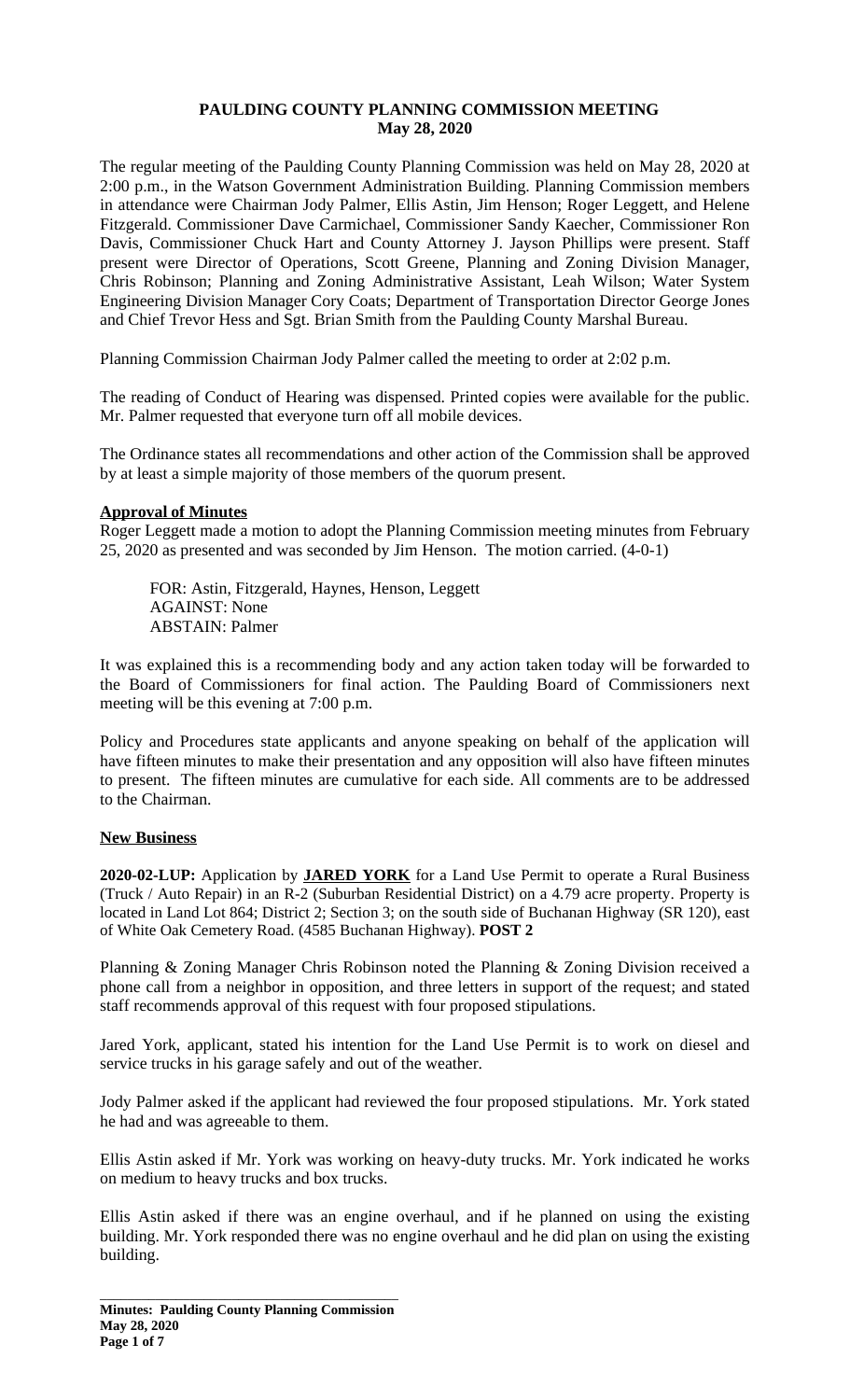Roger Leggett asked if there were any trailers on the property. Mr. York, no sir.

## **Support/ Input/ Comments**

There was no one other than applicant to speak on behalf of the application.

### **Opposition/ Input/ Comments**

Diane Debord, lives in front of applicant where all she sees is a humongous building with traffic, noise, trucks and cars. Ms. Debord stated that she did not move into the area to be around tractor trailers; and has every right to object. She feels that she has no privacy at all and asks if there were any way to hide the garage. She is worried about the smell of diesel fuel & spillage.

Jody Palmer asked what precautions Mr. York was taking in regards to fuel spillage. Mr. York stated that he uses a product similar to kitty litter, which stays in the garage, to help with any spillage that may occur. Mr. York stated that he has trees lining the property to serve as a screen or buffer. He also stated that he was not attempting to bother any neighbors.

Jody Palmer asked Mr. York about having a previous permit. Mr. York stated he was not sure how to apply for a permit before and wanted to go forward the right way.

Roger Leggett asked how far the garage was from Ms. Debord's home. Mr. York stated he guesses about 400 or 500ft. He also stated the garage is fully insulated with spray foam, there are no windows where any smell could come out through.

Roger Leggett asked if Mr. York planned to continue his mobile service. Mr. York stated he would continue to work his two service trucks on the roads.

Jody Palmer asked if Mr. York was in agreement with the stipulations and recommendations by Chris Robinson. Mr. York replied that he was in agreement.

Jody Palmer asked Chris Robinson about the building location in regards to meeting the setback regulations. Mr. Robinson stated the building is approximately 50 ft. from the western property line and 300 ft. from the neighbor's house and confirmed it does meet the setback.

Jody Palmer asked Mr. Robinson if there were a fuel spillage, who would oversee that issue. Mr. Robinson stated if any complaints or issues were brought to the department that it would be investigated.

# **Questions from the Board of Commissioners**:

Commissioner Dave Carmichael asked whether there was a shared driveway, and if 18-wheelers were being worked on at the property. Mr. York stated he does not allow trailers to come in because there is not adequate room for them to turn around. He only works on the front or tractor part(s).

Jody Palmer allowed Ms. Debord to show a photo via cell phone for clarity of the location of her property in relation to the applicant.

There were questions from the Board and discussion followed.

Ellis Astin made a motion to recommend approval of application **2020-02-LUP** with four listed stipulations:

- 1. Owner/Applicant agrees approval of this LUP is not transferable to another owner other than the current property owner/applicant.
- 2. Owner/Applicant agrees to limit material deliveries to the site to a maximum of two (2) per day with the delivery vehicle being no larger than a double-axle van/box truck. (Tractor trailers are prohibited).
- 3. Owner/Applicant agrees to no storage of junk vehicles and/or parts.
- 4. Owner/Applicant agrees to install a planted buffer along the western property line for screening purposes.

\_\_\_\_\_\_\_\_\_\_\_\_\_\_\_\_\_\_\_\_\_\_\_\_\_\_\_\_\_\_\_\_\_\_\_\_\_\_\_\_\_\_\_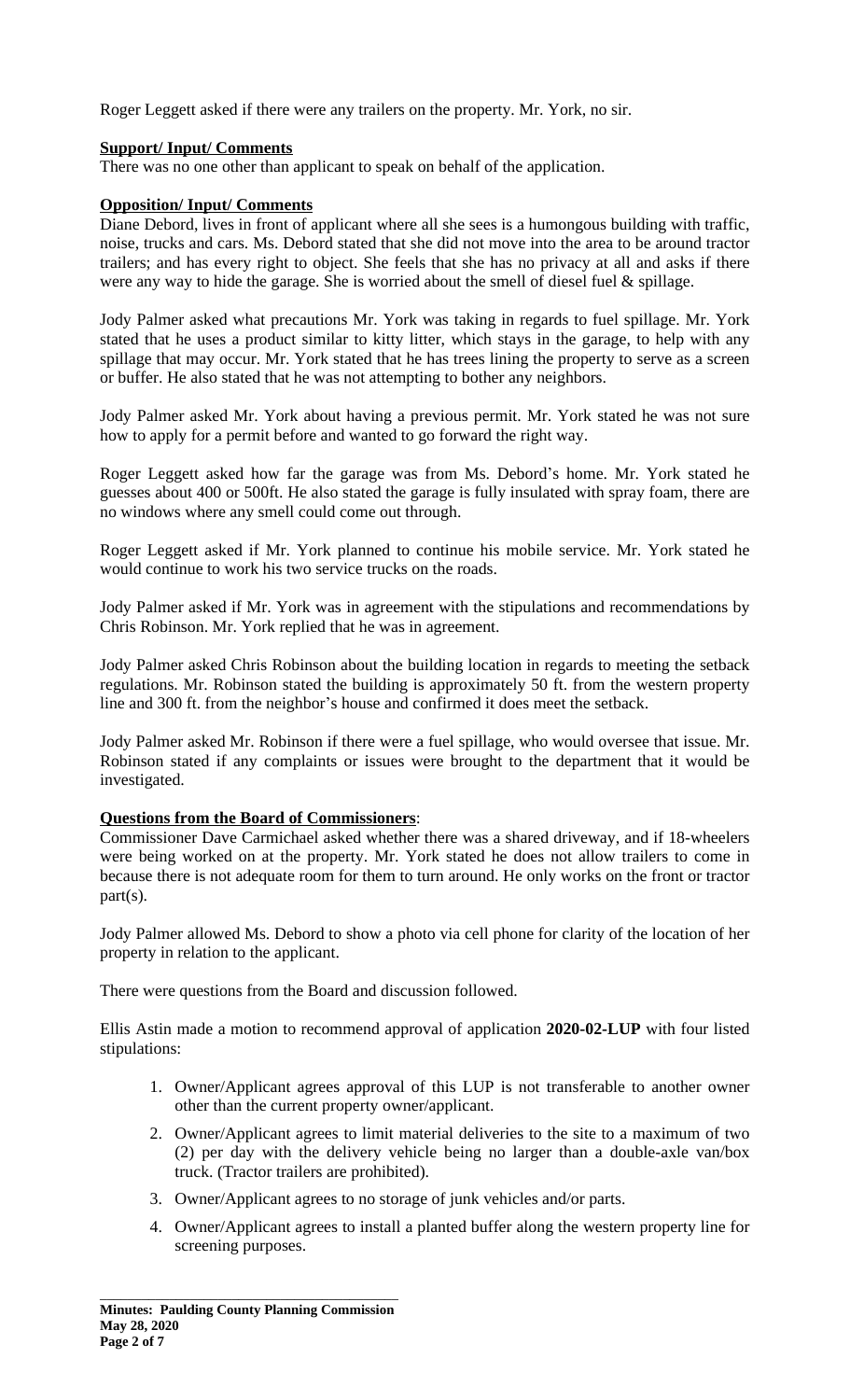The motion was seconded by Jim Henson. The motion carried (4-0-1)

FOR: Astin, Fitzgerald, Haynes, Henson, Leggett AGAINST: None ABSTAIN: Palmer

The recommendation will be forwarded to the Paulding County Board of Commissioners meeting this evening at 7:00 p.m. for consideration. Applicant and all interested parties should attend.

## **New Business**

**2020-02-SUP:** Application by **JAMES D. AND CHRISTINA L. DEFOOR** for a Special Use Permit to operate a wedding/event venue in an R-2 (Suburban Residential District). The property is approximately 22.492 in area. The property is located in Land Lots 17 and 18; District 1; Section 3 and Land Lot 1252; District 19; Section 3 on the west side of McBrayer Road and north of Weaver Road. (902 McBrayer Road) **POST 2**

Policy and Procedures state applicants and anyone speaking on behalf of the application will have fifteen minutes to make their presentation and any opposition will also have fifteen minutes to present. The fifteen minutes are cumulative for each side. All comments are to be addressed to the Chairman.

Chris Robinson, Planning & Zoning Manager noted that the Planning & Zoning Division received no opposition on application and recommends eight stipulations if approved.

Jimmy Defoor, applicant, was present and stated that he and his wife have been Paulding County residents for 32 years and plan on staying on their residence with thoughts of implementing weddings & events on the property. They also own 19 acres west of their farm.

Jody Palmer asked if applicants are aware of the eight stipulations and if they agree. Mr. Defoor stated he was in agreement, but asked if the number could be increased from eight to 12 events per month. Jody Palmer stated that he will consider the question to the board briefly.

Ellis Astin asked if Mr. Defoor knew exactly where he would construct the pavilion on the property. Mr. Defoor referred to the map shown – as being the area overlooking the lake.

Roger Leggett asked if Mr. Defoor agreed to put in place a dry hydrant for fire purposes. Mr. Defoor agreed and stated that he had spoken with a representative for the Paulding County Fire Department in regards to implementing an engineered dry hydrant.

Jody Palmer asked Mr. Robinson to address the question regarding the number of events held in a given season. Mr. Robinson stated that with size and the location of the property, he does not object to increasing the number from eight to 12.

J. Jayson Phillips asked Jody Palmer for clarification on "peak wedding season". Whether it is 12 events per month all season long, or what the applicant identifies as the peak wedding season.

Jody Palmer redirected the question to the applicant for clarification of peak wedding season. Mr. Defoor stated mid-March through June, and September through October.

Roger Leggett added he would not put a restriction on that number. Jody Palmer responded he would leave the stipulation up to the board member who makes the recommendation with a motion.

## **Support/ Input/ Comments**

There was no one other than applicant to speak on behalf of the application.

#### **Opposition/ Input/ Comments**

There was no one to speak in opposition of the application.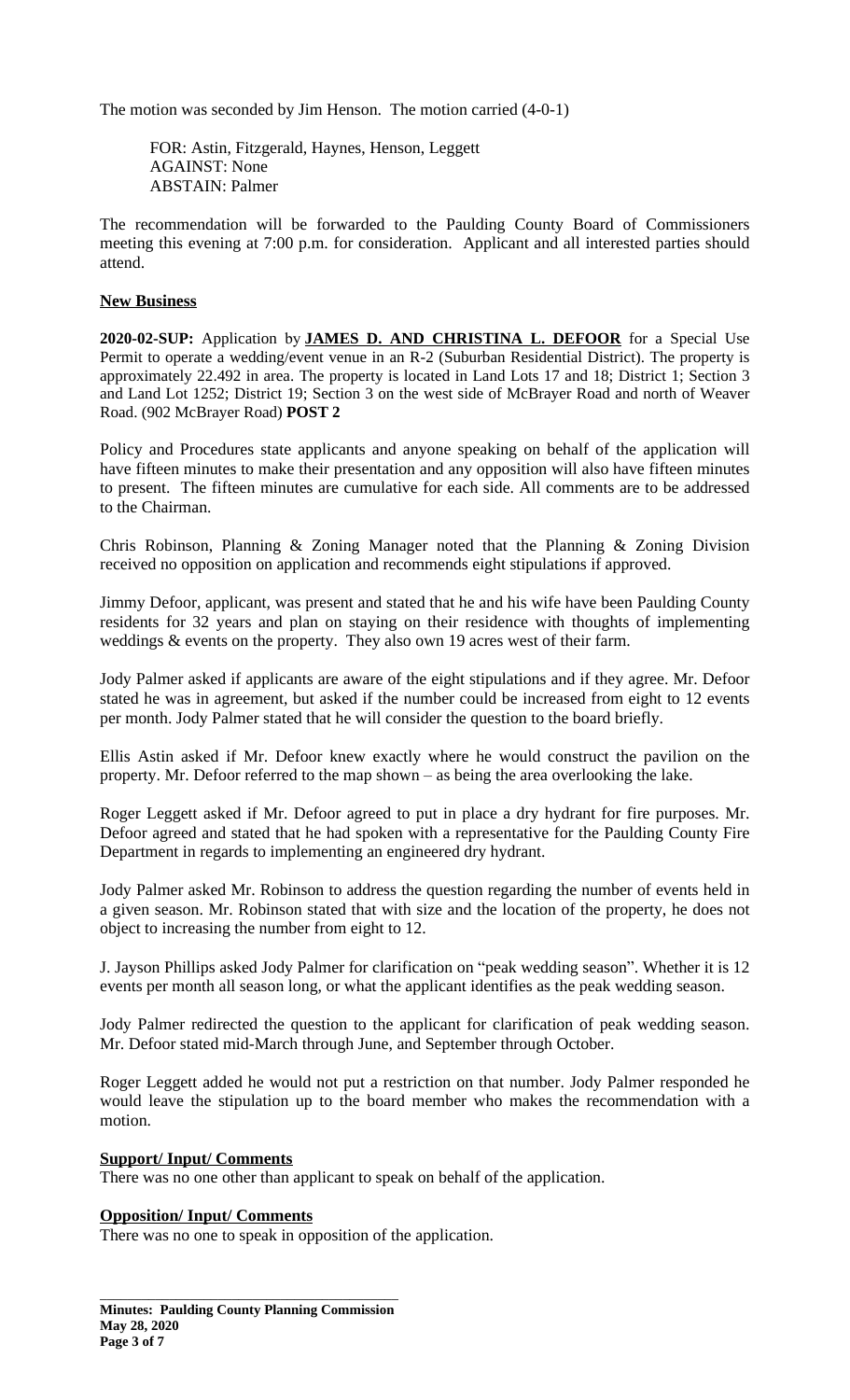Roger Leggett made a motion to recommend approval of application **2020-02-SUP** with eight listed stipulations and number six being amended from eight to twelve events per month.

- 1. Owner/Applicant agrees approval of this SUP is not transferable to another owner other than the current applicant.
- 2. Owner/Applicant agrees all applicable federal, state, and local regulations for a wedding/reception business.
- 3. Owner/Applicant agrees the development and construction of the pavilion is subject to the County's Plan Review Process include site and building development.
- 4. Owner/Applicant agrees any expansion and/or addition of new buildings / facilities would require an amended Special Use Permit.
- 5. Owner/Applicant agrees to low or boxed/shielded out-side lighting.
- 6. Owner/Applicant agrees to a maximum of 12 events per month with hours of operation during the day time (8 am to 11pm).
- 7. Owner/Applicant agrees to submit an engineered dry hydrant detail with the required civil drawing/sit plan for approval prior to construction/building permits.
- 8. Owner/Applicant agrees the proposed pavilion/building will remain under the occupant load which would require an approved sprinkler system. (County water is not available)

Ellis Astin seconded the motion. The motion carried (4-0-1)

FOR: Astin, Fitzgerald, Haynes, Henson, Leggett AGAINST: None ABSTAIN: Palmer

The recommendation will be forwarded to the Paulding County Board of Commissioners meeting this evening at 7:00 p.m. for consideration. Applicant and all interested parties should attend.

# **New Business**

**2020-05-Z:** Application by **RICHARD MARTIN** to rezone approx. 12.8 acres from A-1 (Agricultural) to B-2 (Highway Business) to construct a Self-Storage facility. The property is located in Land Lots 103 and 114; District 2; Section 3; on the south side of East Paulding Dr. and east of Mt. Tabor Church Rd. **POST 1**

Planning & Zoning Manager Chris Robinson stated staff recommends seven stipulations upon approval and that there have been calls received with concerns and questions regarding the application.

Policy and Procedures state applicants and anyone speaking on behalf of the application will have fifteen minutes to make their presentation and any opposition will also have fifteen minutes to present. The fifteen minutes are cumulative for each side. All comments are to be addressed to the Chairman.

Richard Martin, applicant stated the house would remain and he would build self-storage around the house. He also has commercial property adjacent to the zoned area and has no intentions of disturbing the creeks or rivers and everything would be in line with EPA rules and regulations. Mr. Martin stated he plans to use existing entrance that has been there for years, and just wants to clean it up to look good for the county.

Jody Palmer asked if the applicant had reviewed the seven stipulations. Mr. Martin replied he had, but he had a few questions - one regarding the decal lane regulations if he already had an existing commercial entrance.

Jody Palmer stated if the applicant is wanting to make modifications to the property the DOT can request he make the necessary upgrades for additional traffic. Mr. Palmer then deferred the question to Mr. George Jones, the Director with DOT.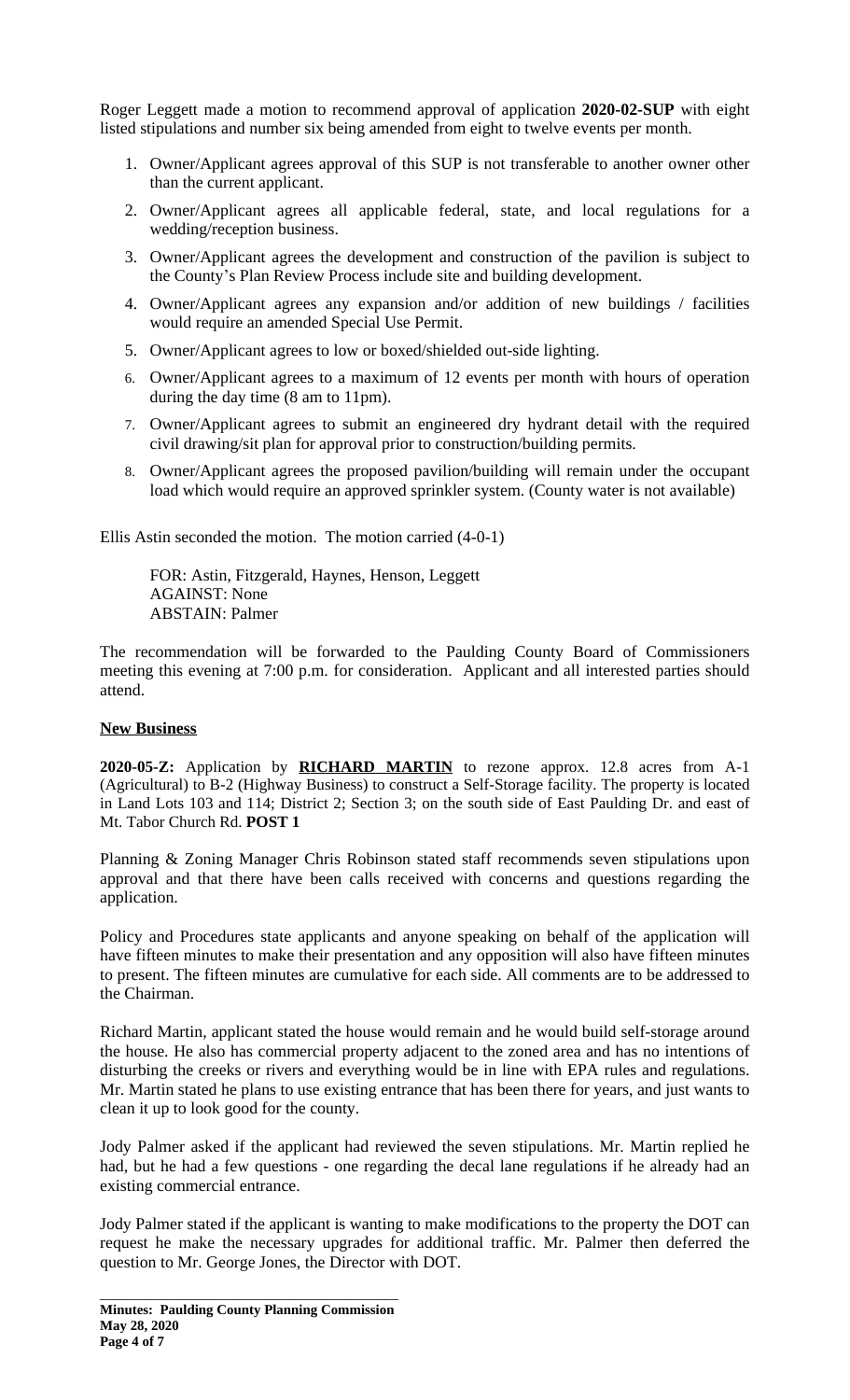George Jones stated that yes, regulations would be required.

Mr. Martin stated he was not sure what all that would entail, but he would get together with the engineers to solve the issue.

Jody Palmer stated the purpose of this hearing was to see if the purpose of the rezoning was allowable and, if a favorable review was entered, he would then go through the plan review process with the county.

Jim Henson asked what the intentions for usage with the old buildings are. Mr. Martin stated once they were all cleaned out, he would then lease them to commercial businesses.

Roger Leggett asked if he was planning on asking for any access to Mt. Tabor Church Road. Mr. Martin said not at all. This facility will be chain-link fenced in with nice buildings. No power poles / power light poles or anything like that. Just maybe motion lights for people coming in to be able to see. All under a gated area.

Commissioner Dave Carmichael asked if Mr. Robinson could elaborate on stipulation number four, which states: Owner/Developer agrees the site is subject to the Highway Corridor Overlay District Standards.

Mr. Robinson stated the stipulation is to remind the applicant of the highway standards would provide landscape and stone and/or brick façade if visible from the road.

Roger Leggett stated from his recollection; there is a depression near the property that would require maintenance. Mr. Martin agreed, and does not plan on affecting the area.

Jim Henson asked how many buildings were planned to be on the property. Mr. Martin stated he was unsure and would have to get with the engineers about the number. Perhaps 10 buildings; the buildings are planned to be 30ft wide and needs to have enough room for cars to go inbetween buildings.

Roger Leggett reiterated the applicant was not going to store any equipment, vehicles, boats, etc. Mr. Martin answered no sir.

# **Support/ Input/ Comments**

There was no one other than applicant to speak on behalf of the application.

## **Opposition/ Input/ Comments**

Brenda Randle, owner residing at 237 Antioch Spur and states the property is a licensed stable that has been in operation for almost 19 years. Ms. Randle stated her concern for the safety of the animals, the children who take lessons, the wildlife and her livelihood. She is also noted the multiple storage facilities already in the area, and concerns of existing crime bleeding over into her property. She stated she moved to Paulding for the agricultural aspect and to grow her horse farm. Ms. Randle asked for reassurance that this facility would not destroy her business, as she has invested a lot of years and dollars and sweat and tears.

Stacy Shead, lives at 2152 East Paulding Drive and is next to the creek that separates the property. Ms. Shead owns the three acres across the street from the property, and states her concerns regarding the heavy traffic; also growing concerns about her property taxes, the creek, and vegetation and wildlife habitats surrounding the area. Another concern is the aesthetics of the building. Whether the area would be gravel or paved; if the existing driveway to the Martin home would be used as any part of the entrance to the facility, stating that it is in close proximity to her driveway. Ms. Shead also voiced her concern regarding crime around that area. Finally, if any improvements to the road would affect her property. Ms. Shead proposed that anyone entering the facility to use the existing business entryway.

Fred Engle, lives in the Sunset Peaks subdivision about 1 mile down the street and stated his concern regarding additional traffic, especially during the school year. Mr. Engle referenced two other storage facilities in Paulding; that he didn't see a need for another storage facility. Another concern was having people driving through at all times of the night. How well lit would the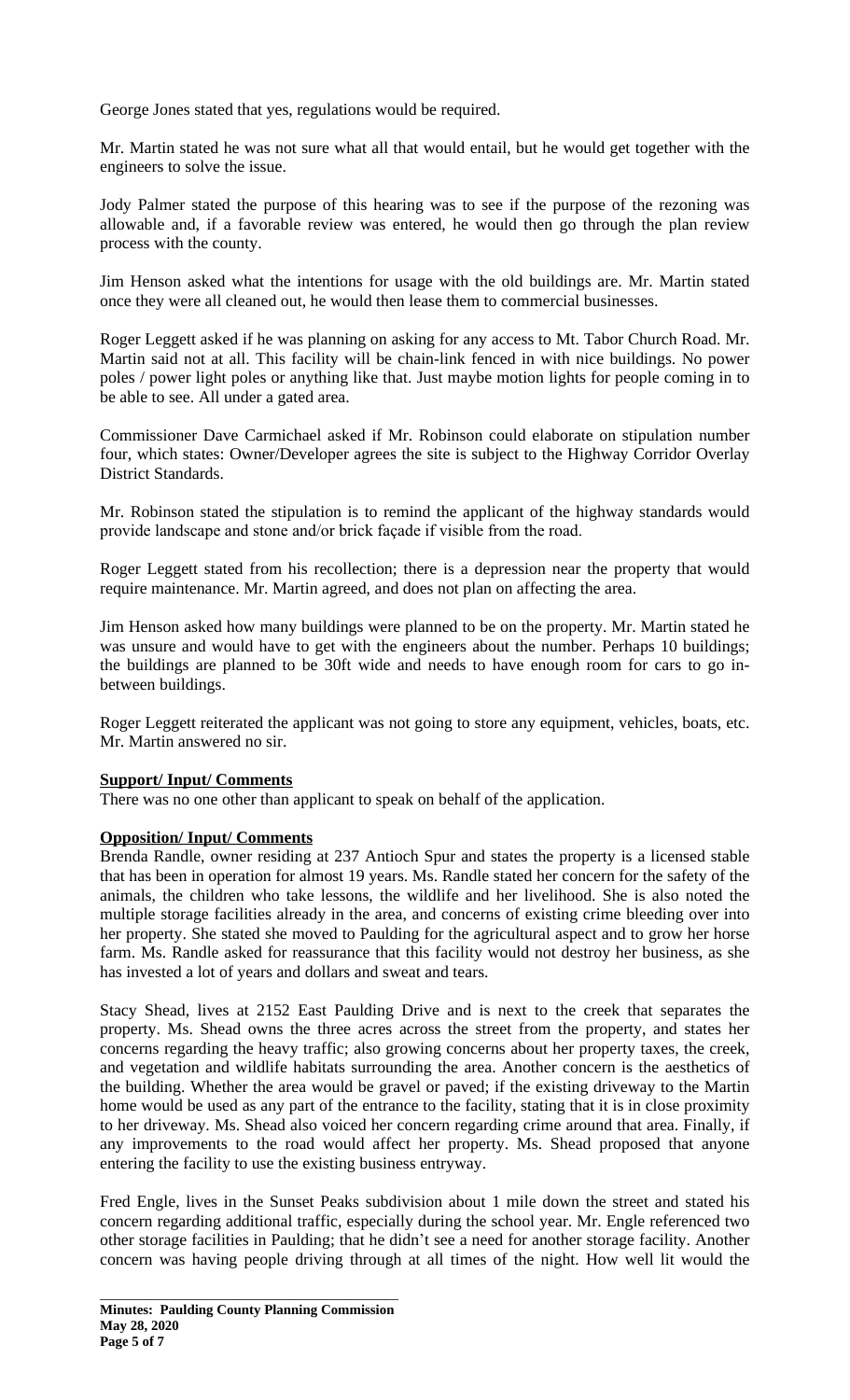facility be, and what hours – would this be a 24hr facility as many storage facilities are open 24hrs.

Karla Brown, lives across the street and stated her main concern was the aesthetics of the business. She agrees improvement needs to be made to the area, but just had concerns regarding the gravel and chain-linked fence.

Ms. Shead had a question on whether the changes would be reflected on the deed of the property zoned as A-1 (agricultural) to B-2 (highway business).

J. Jayson Phillips responded Paulding County does not have the authority to place restrictions on a deed or title to a home, only to recommend stipulations.

Jody Palmer reiterated the aesthetics would be asphalted and the 75ft stream bank buffer would not be infringed upon. Mr. Martin answered yes.

Jody Palmer asked Mr. Robinson if there were any regulations regarding the number of buildings within a certain mile radius. Mr. Robinson answered that there were not.

There were questions from the Board and discussion followed.

Ellis Astin made a motion to recommend approval of application 2020-05-Z with seven listed stipulations.

- 1. Owner/Developer agrees no billboards will be located on the site.
- 2. Owner/Developer agrees access to the development shall be determined during the plan review process.
- 3. Owner/Developer agrees to provide 120' R.O.W along East Paulding Drive (60' from each side of centerline of the road).
- 4. Owner/Developer agrees the site is subject to the Highway Corridor Overlay District **Standards**
- 5. Owner/Developer acknowledges this property is within the mandatory Coppermine Sewer Basin.
- 6. Owner/Developer acknowledges that sewer availability is not expressly implied as a result of zoning.
- 7. Owner/Developer agrees to relocate water and sewer mains out from under acceleration/deceleration lanes, if required.

Helene Fitzgerald seconded the motion. The motion carried (4-0-1)

FOR: Astin, Fitzgerald, Haynes, Henson, Leggett AGAINST: None ABSTAIN: Palmer

The recommendation will be forwarded to the Paulding County Board of Commissioners meeting this evening at 7:00 p.m. for consideration. Applicant and all interested parties should attend.

## **New Business**

**2020-04-SUP:** Application by **RICHARD MARTIN** for a Special Use Permit to construct a Self-Storage facility. The property is located on Land Lots 103 and 114; District 2; Section 3; on the south side of East Paulding Dr. and east of Mt. Tabor Church Rd. **POST 1**

Policy and Procedures state applicants and anyone speaking on behalf of the application will have fifteen minutes to make their presentation and any opposition will also have fifteen minutes to present. The fifteen minutes are cumulative for each side. All comments are to be addressed to the Chairman.